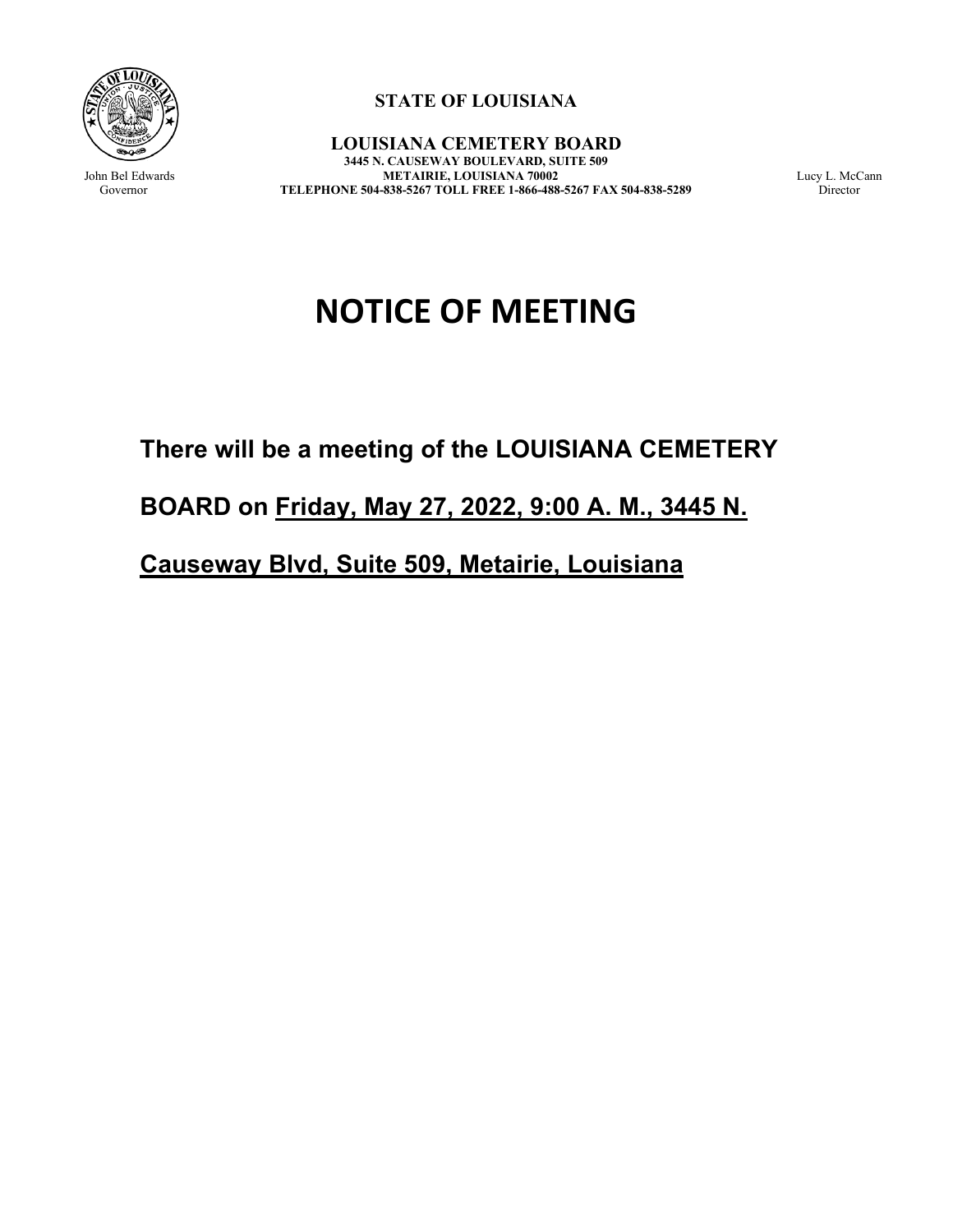#### **AGENDA LOUISIANA CEMETERY BOARD May 27, 2022**

- **1. Call to order – 9:00 A.M.**
- **2. Roll Call & Introductions – Public Comments will be heard pursuant to Section 4 of the LCB's Policies and Procedures Manuel**
- **3. Public Comment**
- **4. Approval of Minutes (Topic #1)**

**Board Meetings – November 5, 2021**

**5. Reports of Officers**

**Chairman**

**Vice-Chairman**

#### **Secretary/Treasurer (Topic #2)**

- a) Statement of Operations for year ending December 31, 2021
- b) Cash & Investments as of December 31, 2021
- c) Statement of Operations January through April 30, 2022
- d) Cash & Investments as of April 30, 2022
- e) Budget vs. Actual January through April 2022

#### **6. Report of Director**

#### **7. Approval of Applications for Pre-Construction Sales Projects (Topic #3)**

- a) S.E. Cemeteries of Louisiana, LLC. d/b/a Metairie Cemetery, New Orleans, LA Sec 211, Rows C & D Common Rail Coping
- b) Congregation of Our Lady of Pompeii Roman Catholic Church of Tickfaw, LA d/b/a Tickfaw Catholic Cemetery, Tickfaw, LA – Gardens Mausoleum No. 4
- c) West Thibodaux By Pass Road Church of Christ d/b/a West Thibodaux By Pass Road Church of Christ Cemetery, Thibodaux, LA – Garden Mausoleum
- d) Ibert's Memorial Park, Inc. d/b/a Ibert's Memorial Park, Patterson, LA Garden Mausoleum Addition
- e) S. E. Cemeteries of Louisiana, LLC. d/b/a St. Bernard Memorial Gardens, Chalmette, LA – The Devotion Mausoleum
- f) The Congregation of Saint Joseph Roman Catholic Church of Rayne d/b/a St. Joseph Cemetery #1 & #2, Rayne, LA – Garden Mausoleum No. 7
- g) The Congregation of Saint Mary Magdalen Roman Catholic Church d/b/a St. Paul Cemetery, Abbeville, LA – St. Clare Mausoleum Addition
- h) S.E. Cemeteries of Louisiana, LLC. d/b/a Metairie Cemetery, New Orleans, LA Menorah Garden V Common Rail Coping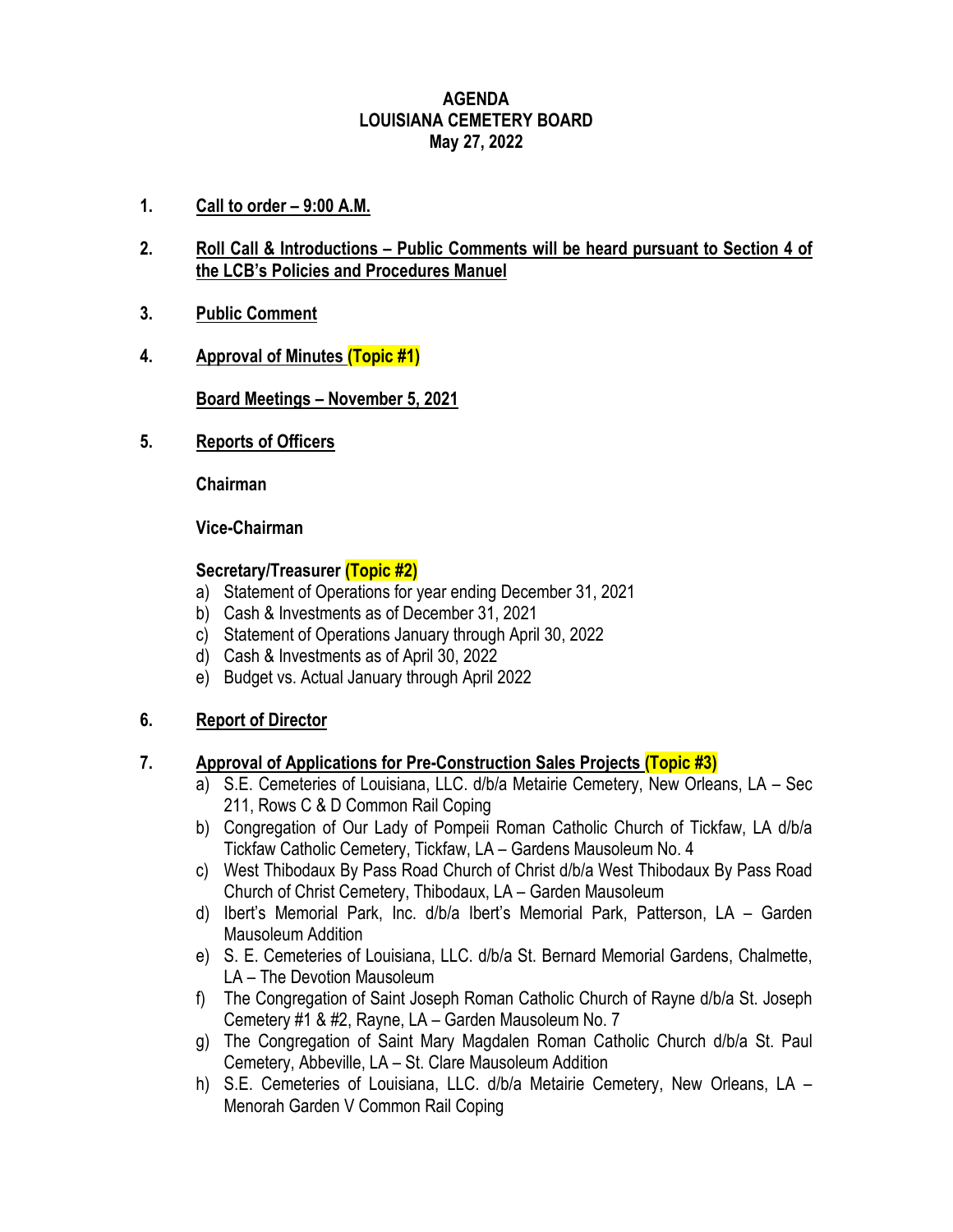#### **AGENDA - LOUISIANA CEMETERY BOARD – MAY 27, 2022 - 2**

- i) LaPlace Memorial Gardens, Inc. d/b/a St. John Memorial Gardens, LaPlace, LA Mausoleum #7
- j) Westlawn Cemeteries, LLC. d/b/a McDonogh Cemetery, Gretna, LA McDonogh Mausoleum Buildings A & C
- k) Westlawn Cemeteries, LLC. d/b/a Jefferson Memorial Gardens, St. Rose, LA Court of the Apostles Buildings A, B, C & D
- l) Congregation of St. George Roman Catholic Church, Baton Rouge, Louisiana d/b/a St. George Cemetery, Baton Rouge, LA – Gardens Mausoleum Phase 7

#### **8. Ratification of Certificates of Authority issued:**

#### **2021 Non-Exempt (New/Transfers):**

- a) #21-559 Forest Lawn, Inc. d/b/a Forest Lawn Cemetery, Ruston, LA
- b) #21-560 The Corporation of Saint Joseph's Roman Catholic Church d/b/a The Corporation of Saint Joseph's Roman Catholic Church Cemetery, Plaisance, LA
- c) #21-561 The Bridge, L.L.C. d/b/a The Bridge Cemetery, New Iberia, LA
- d) #21-562 Congregation of St. Anthony of Barataria Roman Catholic Church d/b/a St. Anthony Cemetery, Lafitte, LA
- e) #21-563 Pilgrim Rest Baptist Church of East Hodge Louisiana, Inc. d/b/a Pilgrim Rest Baptist Church Cemetery, East Hodge, LA

#### **2022 Non-Exempt (New/Transfers):**

- a) #22-001 Pleasant Grove Baptist Church of Choudrant, Inc. d/b/a Pleasant Grove Cemetery, Choudrant, LA.
- b) #22-524 Robert United Methodist Church, Inc. d/b/a Plainview Cemetery, Denham Springs, LA

#### **2022 Non-Exempt (Renewals):**

- a) #22-002 #22-523;
- b) #22-525 #22-542

#### **2022 CSO (Renewals):**

a) #CSO-22-01 - #CSO-22-06

#### **2022 CMO (Renewals):**

a) #CMO-22-01 - #CMO-22-05

#### **2022 ACSML (Renewals):**

a) #ACSML-22-01

#### **Exempts (New):**

- a) #1518E James C. & Gina Renee' Coutee d/b/a Coutee Cemetery, Derry, LA
- b) #1519E Bruce Quava & Julene Quava d/b/a Quava Family Cemetery, Merryville, LA
- c) #1520E David A. Briggs and Monica B. Briggs d/b/a Rose Haven Cemetery, Sunset, LA
- d) #1521E Wren Palmer & Judy Palmer d/b/a Palmer Family Cemetery, Enterprise, LA
- e) #1522E The Rutledge Family Cemetery, Inc. d/b/a New Sardis Cemetery, Monroe, LA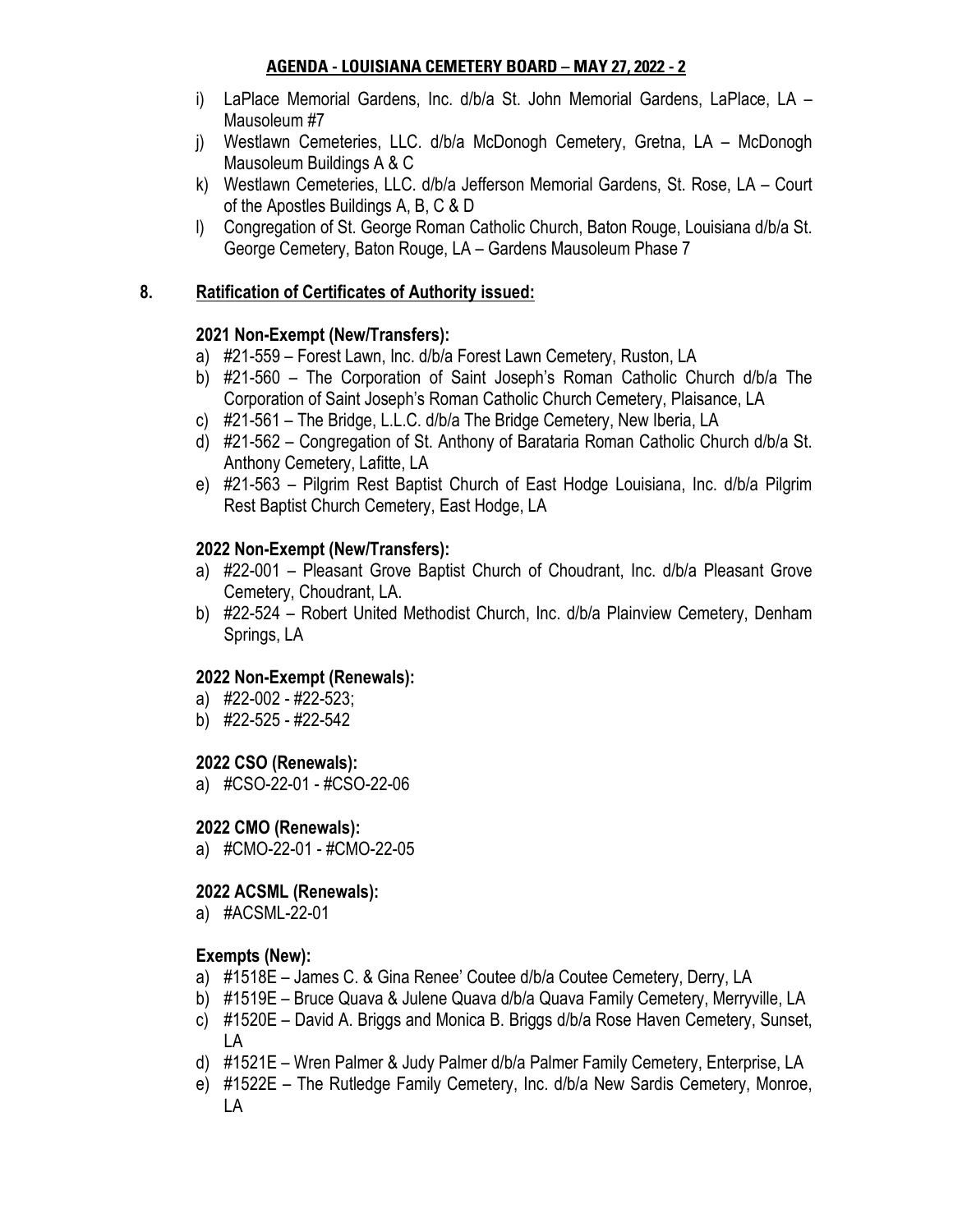#### **AGENDA - LOUISIANA CEMETERY BOARD – MAY 27, 2022 - 3**

- f) 1523E Sheldon Lorenz Farrar & Shirley Ruth Rawls Farrar d/b/a Rawls Family Cemetery, Epps, LA
- g) #1524E Beverly & Noles Chouest d/b/a Evening Breeze Chouest Family Cemetery, Greensburg, LA
- h) #1525E David Wayne Woodham & Vickie Lynn Woodham d/b/a Woodhams Garden Memories, Leesville, LA
- i) #1526E Milford Wampold III, Trustee of the Milford Wampold III Personal Residence Trust d/b/a Wampold Family Cemetery, St. Francisville, LA
- j) #1527E Jerry Lloyd Dosher & Martha Louise Purvis Dosher d/b/a Dosher Family Cemetery, Oak Grove, LA
- k) #1528E Donald R. Jones & Rose R. Jones d/b/a Jones Cemetery, Tallulah, LA
- l) #1529E Shelly Slaid & Gary Slaid d/b/a Slaid Cemetery, Grand Cane, LA

#### **9. Reports of Committees**

#### **Executive Committee**

#### **Administrative Committee**

#### **Examination & Inspection Committee**

a) April 2022 Summary Report (**Topic #4)**

#### **Rules and Regulations Committee**

#### **10. Old Business**

a) Statewide Cemetery Response Task Force Report – Hurricanes Laura, Delta and Zeta

#### **11. New Business**

- a) Late fee waiver requests: **(Topic #5)**
	- i) City of Oberlin d/b/a Oberlin Cemetery, Oberlin, LA
	- ii) The Congregation of Saint Joseph Roman Catholic Church of Rayne d/b/a St. Joseph Cemetery #1 & #2, Rayne, LA
	- iii) Sweet Home Community Cemetery of Melville, Melville, LA
	- iv) Congregation of Our Lady of the Sacred Heart Roman Catholic Church of Church Point d/b/a Our Lady of the Sacred Heart Roman Catholic Church Cemetery (Old), Church Point, LA
	- v) Congregation of Our Lady of the Sacred Heart Roman Catholic Church of Church Point d/b/a Our Lady of the Sacred Heart Roman Catholic Church Cemetery (New), Church Point, LA
	- vi) Congregation of Our Lady of the Sacred Heart Roman Catholic Church of Church Point d/b/a St. John Roman Catholic Church Mission Cemetery, Lewisburg, LA
	- vii) Woodland Cemetery Association, Inc. d/b/a Woodland Memorial Park, Jena, LA
- b) Modification of Pre-Construction Sales Projects by American Cemetery Consultants, LLC: **(Topic #6)**
	- i) The Congregation of Christ the King Roman Catholic Church of the Parish of Avoyelles, LA d/b/a Christ the King Catholic Church Cemetery, Simmesport, LA